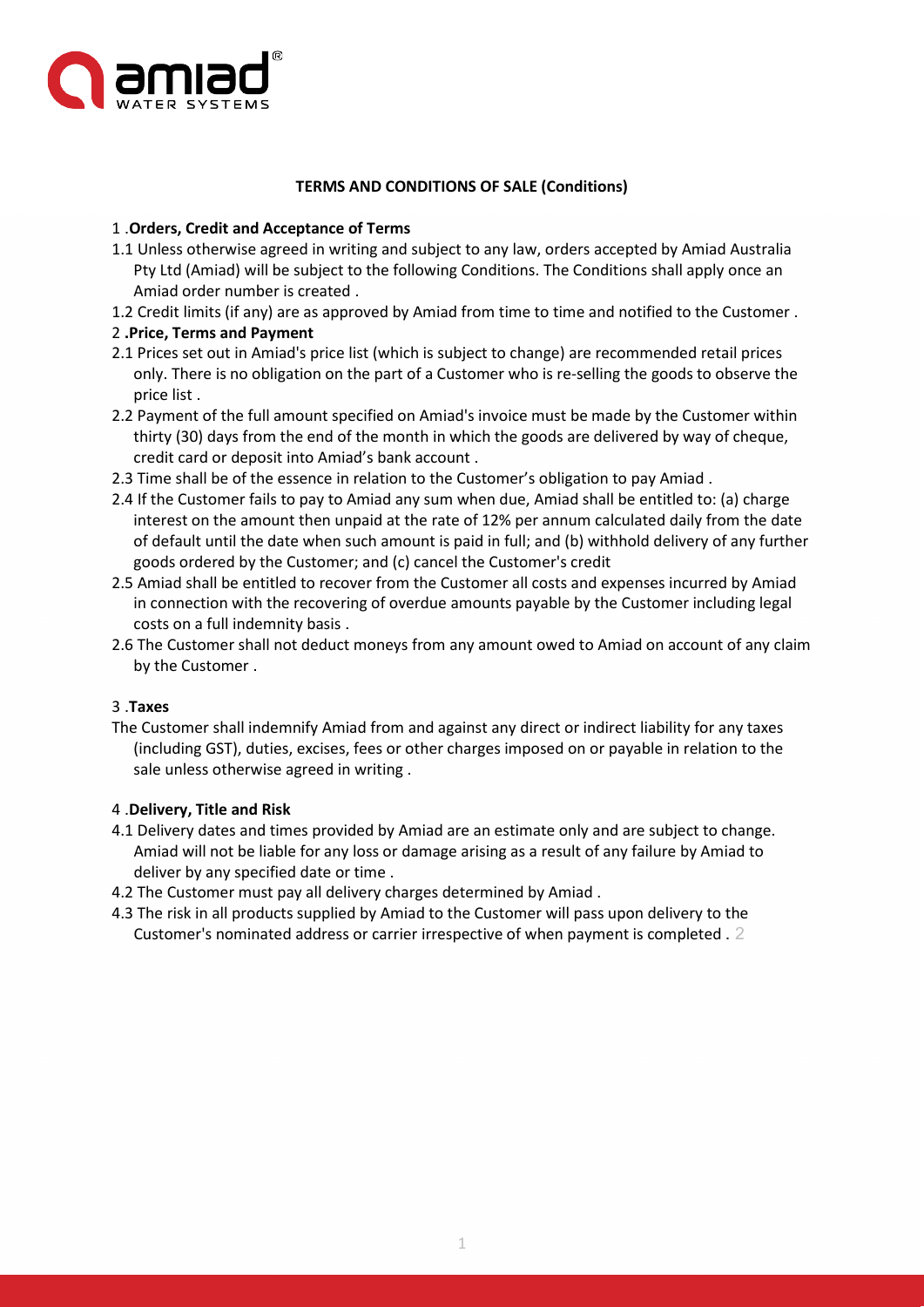

4.4 Legal and beneficial title to the goods remains with Amiad until the Customer has paid for them in full. Until then the Customer will hold the goods as bailee for Amiad. If the Customer sells or otherwise disposes of the goods to a third party prior to making full payment for the goods to Amiad the Customer agrees to hold the proceeds of sale on trust for Amiad.

#### 5 .**Returns**

Subject to Clause 7 of these Conditions and otherwise to the fullest extent permitted by law returned goods will not be accepted for credit by Amiad without its prior written authorisation. Accepted returned goods will be subject to a minimum 15% restocking fee. Delivery costs for returns shall be at the Customer's expense. Goods consigned "receiver" to pay will not be accepted. All requests for credit must state Amiad's official invoice number and date. Goods supplied over 12 months old or not in the same condition as at time of delivery to the Customer will not be credited .

#### 6 .**Claims**

The Customer must inspect all goods on delivery and within 10 days of delivery notify Amiad in writing at 138 Northcorp Boulevard, Broadmeadows, 3047 of any reason the Customer alleges the goods do not accord with the Customer's order .

#### 7 .**Warranty Against Defects**

- 7.1 This warranty only covers products originally supplied by Amiad .
- 7.2 Amiad warrants to the Customer that Amiad will, for a period of one year from the date of purchase of the product (save for electronic components for which a period of three months from the date of purchase of the produce shall apply), repair, replace, or adjust at Amiad's option, the product or part thereof which is found to be defective in factory materials, or workmanship under normal use and operation within Australia provided that the product or part thereof has not become defective as a result or consequence of the Customer's failure to properly maintain, use or operate the product in accordance with the manufacturer's recommendations and instructions and any capacity or operating limitations specified by the manufacturer and/or Amiad. Improper installation, abuse, misuse, neglect or unauthorised repair shall void this warranty. Amiad will not be liable for commitments or agreements made by any of its employees, agents or dealers not in compliance with this warranty .
- 7.3 What the Customer must do to be entitled to claim the warranty: (a) call Amiad on 03 9358 5800 or email sales@amiad.com.au and describe the problem; (b) If requested by Amiad send Amiad all or part of the product for repair, adjustment or replacement, pack it carefully in the original carton/packaging (if possible) to prevent damage. Any damage caused sending the product is not covered by the warranty; (c) Print the Customer's name and address on the carton/packaging; (d) Write a letter to Amiad explaining the problem and enclosing proof of purchase; (e) Attach the sealed envelope containing the letter to the carton/packaging. Insure the carton/packaging for the value of the product and send prepaid to Amiad Australia Pty Ltd 138 Northcorp Boulevard, Broadmeadows,Victoria. 3047Australia
- 7.4 If the product is defective within the warranty period we will honour our warranty by repairing, adjusting or replacing the product at our option . 3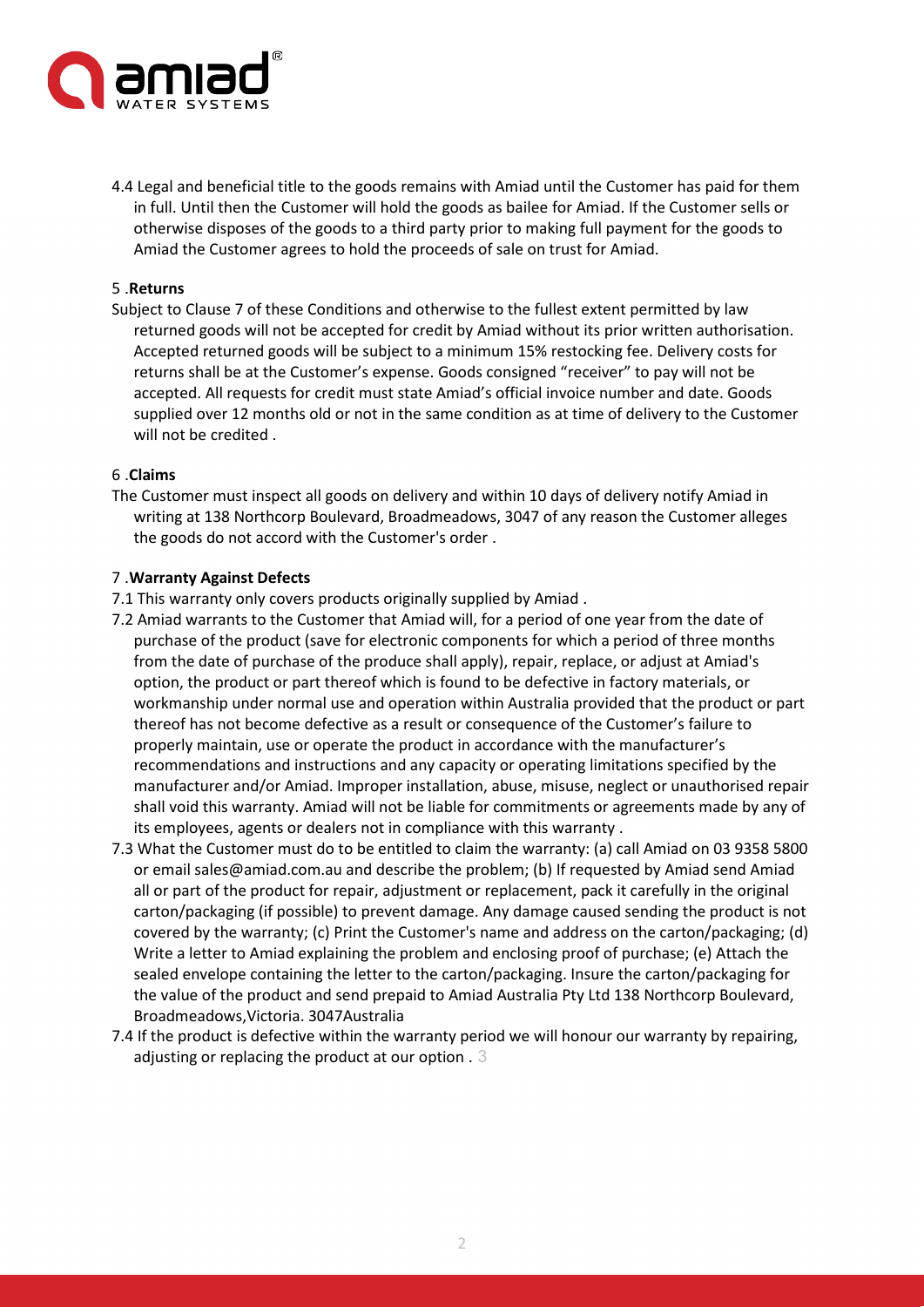

- 7.5 The Customer must bear all expenses incurred by it in relation to making a warranty claim .
- 7.6 If the Customer is a consumer the benefits provided to the Customer by this warranty are in addition to other rights and remedies available to the Customer under Australian Consumer Law. Our goods come with guarantees that cannot be excluded under the Australian Consumer Law. You are entitled to a replacement or refund for a major failure and for compensation for any other reasonably foreseeable loss or damage. You are also entitled to have the goods repaired or replaced if the goods fail to be of acceptable quality and the failure does not amount to a major failure .

### 8 .**Limitation and Exclusion of Liability**

- 8.1 If any law including without limitation the Australian Consumer Law confers rights upon the Customer which Amiad cannot exclude, modify or restrict (Non-Excludable Rights) then Amiad does not exclude any Non-Excludable Right .
- 8.2 Subject to Clause 8.1 Amiad otherwise, subject to these Conditions, excludes all other conditions, warranties, terms and guarantees implied by custom, law or statute .
- 8.3 Subject to Clause 8.1 Amiad is not liable to pay any indirect, economic, special or consequential loss or damage including without limitation loss of revenue, profit, production, business, anticipated savings, opportunity cost or third party claims which result for any use or inability to use any goods or any act or omission of Amiad .
- 8.4 To the fullest extent permitted by law Amiad's liability for any breach of a Non-Excludable Right is limited, at Amiad's option, to the repair or replacement of the subject goods, or the payment of having them repaired or replaced .

### 9 .**Customer's Warranties**

9.1 The Customer warrants to Amiad that all information supplied by it in connection with its purchase of goods from Amiad, including all information contained in any application for credit, will be relied upon by Amiad and is accurate at the time it is given. If there is any change to any of the information which would be material to Amiad's willingness to continue to supply goods to the Customer and/or provide credit to the Customer, the Customer must immediately notify Amiad in writing .

#### 10 .**Force Majeure**

If Amiad cannot carry out an obligation either in whole or part due to any event beyond Amiad's reasonable control including without limitation due to any emergency, weather, industrial, supply or service disruption then Amiad may cancel or suspend delivery of any ordered goods .

### 11 .**Personal Property Securities Act 2009 (Cth)(PPSA)**

- 11.1 Defined terms in this Clause 11 have the same meaning as in the PPSA .
- 11.2 The Customer acknowledges and agrees that these Conditions constitute a Security Agreement and that (a) Amiad holds (as Secured Party) a Security Interest over all of the present and after acquired goods supplied by Amiad to the Customer and any Proceeds of the sale of those goods (Collateral); (b) that any purchase by the Customer on credit terms from Amiad or retention of title 4